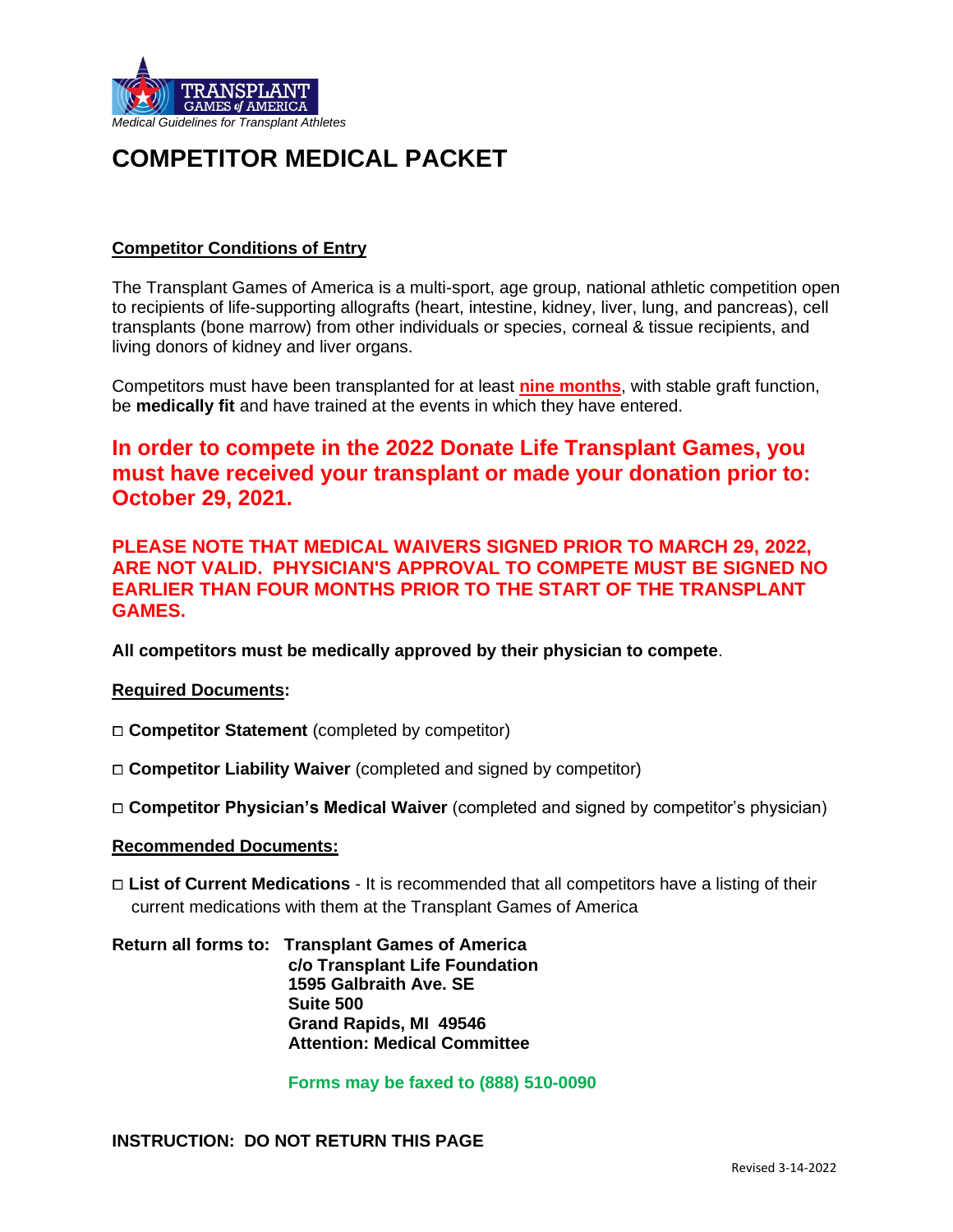

# **COMPETITOR STATEMENT Fage 1 of 3**

I, \_\_\_\_\_\_\_\_\_\_\_\_\_\_\_\_\_\_\_\_\_\_\_\_\_\_\_\_\_hereby certify that I take part in regular physical activity as follows: times per week for a minimum of \_\_\_\_ minutes per exercise period. (We recommend a minimum of three (3) times per week for a minimum of 20 minutes per exercise period.)

**I intend to participate in the following sports (Only four individual sports plus the 5k – basketball and volleyball do not count the individual sport limit):**

| 2.                                                                | 5. |
|-------------------------------------------------------------------|----|
| $\begin{array}{c} \n \text{3.} \quad \text{________} \end{array}$ |    |
|                                                                   |    |
|                                                                   |    |
|                                                                   |    |
|                                                                   |    |
|                                                                   |    |
|                                                                   |    |
|                                                                   |    |
|                                                                   |    |

### **Confidentiality and Security of Personal Information**

Personal information will not be used or disclosed for purposes other than those for which it was collected, except with the consent of the individual or as required by law. Personal information will be retained only as long as necessary for the fulfillment of those purposes. In order to compete as an athlete in the Transplant Games of America, all conditions of entry must be met and you must be authorized by a physician to compete. As a reminder to recipients, your most recent transplant must be fully functioning for at least **NINE MONTHS**.

A competitor is conditionally registered for the Games until his/her medical waiver has been accepted by the Medical Committee. At the discretion of the Transplant Games of America, an exemption may be granted to previously transplanted kidney recipients who are currently back on dialysis and who have received approval from their physician to participate in competition.

**Return all three forms to: TRANSPLANT GAMES OF AMERICA c/o Transplant Life Foundation 1595 Galbraith Ave. SE, Suite 500 Grand Rapids, MI 49546 Attention: Medical Committee Form(s) can be faxed to (888) 510-0090**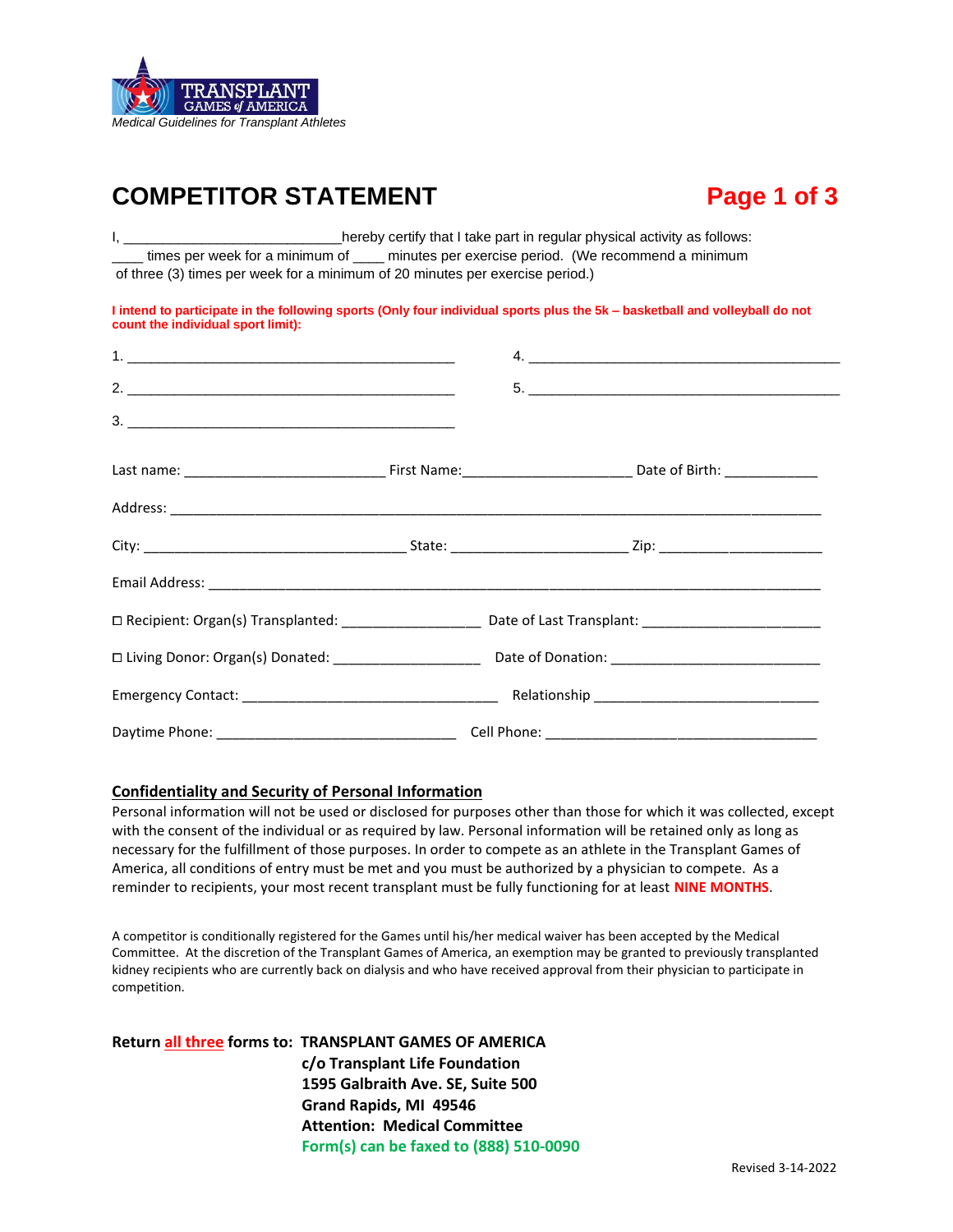

# **COMPETITOR LIABILITY WAIVER Page 2 of 3**

In consideration of being allowed to participate in any way in the Transplant Games of America athletic / sports program, related events and activities, I, \_\_\_\_\_\_\_\_\_\_\_\_\_\_\_\_\_\_\_\_\_\_\_\_\_\_\_\_\_\_\_\_\_\_\_\_\_\_, the undersigned acknowledge and agree that: Name of Participant

- 1. The risk of injury from the activities involved in this program is significant, including the potential for permanent paralysis and death, and while particular rules, equipment, and personal discipline may reduce this risk, the risk of serious injury does exist; and,
- 2. I KNOWINGLY AND FREELY ASSUME ALL SUCH RISKS, both known and unknown, EVEN IF ARISING FROM THE NEGLIGENCE OF THE RELEASEES or others, and assume full responsibility for my participation; and,
- 3. I willingly agree to comply with the stated and customary terms and conditions for participation. If however, I observe any unusual significant hazard during my presence or participation, I will remove myself from the participation and bring such to the attention of the nearest official immediately; and,
- 4. I, for myself and on behalf of my heirs, assign, personal representatives and next of kin, HEREBY RELEASE AND HOLD HARMLESS Transplant Games of America, c/o Transplant Life Foundation, their officers, officials, agents and/or employees, other participants, sponsoring agencies, sponsors, advertisers, and, if applicable, owners and lessors of premises used to conduct the event ("Releasees"). WITH RESPECT TO ANY AND ALL INJURY, DISABILITY, DEATH, or loss or damage to person or property, WHETHER ARISING FROM THE NEGLIGENCE OF THE RELEASEES OR OTHERWISE.

I HAVE READ THIS RELEASE OF LIABILITY AND ASSUMPTION OF RISK AGREEMENT, FULLY UNDERSTAND ITS TERMS, UNDERSTAND THAT I HAVE GIVEN UP SUBSTANTIAL RIGHTS BY SIGNING IT, AND SIGN IT FREELY AND VOLUNTARILY WITHOUT ANY INDUCEMENT.

PARTICIPANTS SIGNATURE

X \_\_\_\_\_\_\_\_\_\_\_\_\_\_\_\_\_\_\_\_\_\_\_\_\_\_\_\_\_\_\_\_\_\_\_\_\_\_\_\_\_\_ Age: \_\_\_\_\_\_\_\_\_\_\_ Date Signed: \_\_\_\_\_\_\_\_\_\_\_\_\_\_\_\_\_\_\_\_

### FOR PARTICIPANTS OF MINORITY AGE (UNDER AGE 18 AT THE TIME OF REGISTRATION)

This is to certify that I, as parent/guardian with legal responsibility for this participant, do consent and agree to his/her release as provided above of all the Releasees, and, for myself, my heirs, assigns, and next of kin, I release and agree to indemnify and hold harmless the Releasees from any and all liabilities incident to my minor child's involvement or participation in these programs as provided above, EVEN IF ARISING FROM THE NEGLIGENCE OF THE RELEASEES, to the fullest extent permitted by law.

 $\times$   $\_\_$ PARENT / GUARDIAN'S SIGNATURE **EMERGENCY PHONE #** 

**Return all three forms to: TRANSPLANT GAMES OF AMERICA c/o Transplant Life Foundation 1595 Galbraith Ave. SE, Suite 500 Grand Rapids, MI 49546 Attention: Medical Committee Form(s) can be faxed to (888) 510-0090**